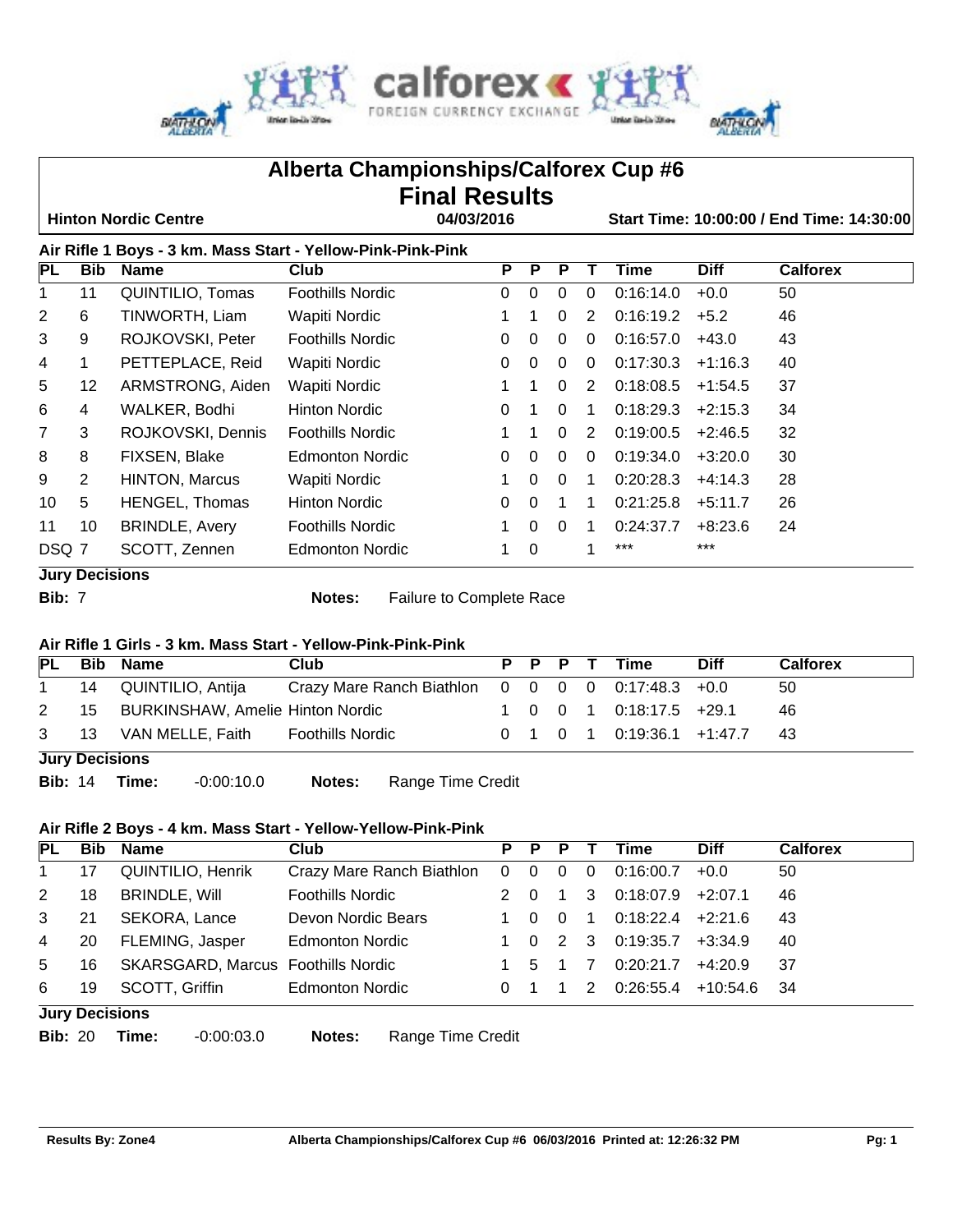#### **Air Rifle 2 Girls - 4 km. Mass Start - Yellow-Yellow-Pink-Pink**

| <b>PL</b>      |                       | <b>Bib Name</b>                      | Club                        |             | P P P          |                | Time              | <b>Diff</b> | <b>Calforex</b> |
|----------------|-----------------------|--------------------------------------|-----------------------------|-------------|----------------|----------------|-------------------|-------------|-----------------|
| $\mathbf{1}$   | 22                    | BREWSTER, Cassidy Devon Nordic Bears |                             | $0\quad 0$  | $\Omega$       | $\overline{0}$ | 0:19:17.3         | $+0.0$      | 50              |
| 2              | 23                    | LEVASSEUR, Paige                     | Devon Nordic Bears          | $0\quad 0$  | $\overline{0}$ | $\overline{0}$ | $0:19:30.5$ +13.1 |             | 46              |
| 3              |                       | 25 FULTON, Taylor                    | <b>Edmonton Nordic</b>      | 1 0         |                |                | 1 2 0:20:17.5     | $+1:00.1$   | 43              |
| $\overline{4}$ | -24                   | BREWSTER, Dani                       | Devon Nordic Bears          | $0 \quad 1$ | 2 3            |                | 0:20:46.4         | $+1:29.1$   | 40              |
|                | <b>Jury Decisions</b> |                                      |                             |             |                |                |                   |             |                 |
| <b>Bib: 23</b> |                       | $-0.00:10.0$<br>Time:                | Range Time Credit<br>Notes: |             |                |                |                   |             |                 |

| <b>Bib: 24 Time:</b> | $-0.00114.0$ | Notes: | Range Time Credit |
|----------------------|--------------|--------|-------------------|
| <b>Bib: 25 Time:</b> | -0:00:20.0   | Notes: | Range Time Credit |

# **Dev 1 Boys - 4 km. Mass Start - Yellow-Yellow-Pink-Pink**

| PL             | <b>Bib</b> | <b>Name</b>                       | <b>Club</b>             | P | P        | P             |                | Time      | <b>Diff</b> | <b>Calforex</b> |
|----------------|------------|-----------------------------------|-------------------------|---|----------|---------------|----------------|-----------|-------------|-----------------|
| 1.             | 35         | PIANOSI HOUDEN, Justimmore Nordic |                         | 0 | 0        | 0             | 0              | 0:15:54.0 | $+0.0$      | 50              |
| 2              | 33         | COLE, Graeme                      | <b>Foothills Nordic</b> |   | 2        | $\Omega$      | 3              | 0:16:50.5 | $+56.5$     | 46              |
| 3              | 34         | TEW, Ronan                        | Hinton Nordic           |   | $\Omega$ | 2             | 3              | 0:17:32.6 | $+1:38.6$   | 43              |
| 4              | 30         | CRAMER, Noah                      | <b>Foothills Nordic</b> |   |          |               | 3              | 0:17:41.6 | $+1:47.6$   | 40              |
| 5              | 29         | SCALIA, Vaughn                    | Edmonton Nordic         |   |          | 0             | 2              | 0:18:28.5 | $+2:34.5$   | 37              |
| 6              | 27         | <b>BRINDLE, Oliver</b>            | <b>Foothills Nordic</b> | 3 | $\Omega$ | 3             | 6              | 0:18:51.4 | $+2:57.4$   | 34              |
| $\overline{7}$ | 31         | HOLASH, Noah                      | <b>Foothills Nordic</b> |   |          | $\mathcal{P}$ | $\overline{4}$ | 0:18:51.6 | $+2:57.5$   | 32              |
| 8              | 32         | FORER, Henry                      | Edmonton Nordic         | 2 | $\Omega$ | 3             | 5.             | 0:19:00.9 | $+3:06.9$   | 30              |
| 9              | 28         | MOSES, Samuel                     | <b>Foothills Nordic</b> | 3 | 3        | $\mathcal{P}$ | 8              | 0:20:58.2 | $+5:04.2$   | 28              |
| 10             | 26         | NIVEN, Avry                       | Camrose Vikings         | 3 | 0        | 4             |                | 0:22:57.0 | $+7:03.0$   | 26              |

#### **Dev 1 Girls - 4 km. Mass Start - Yellow-Yellow-Pink-Pink**

| <b>PL</b> | <b>Bib Name</b>                          | Club                                           |     |  | P P P T | Time                                                      | <b>Diff</b> | <b>Calforex</b> |
|-----------|------------------------------------------|------------------------------------------------|-----|--|---------|-----------------------------------------------------------|-------------|-----------------|
|           | 36 GILLILAND, Sage                       | <b>Foothills Nordic</b>                        |     |  |         | 2 0 1 3 0:19:47.5 +0.0                                    |             | -50             |
|           |                                          | 2 38 THOROGOOD, Keelyn Calgary Biathlon Racers |     |  |         | $1 \quad 1 \quad 3 \quad 5 \quad 0.23:12.1 \quad +3.24.5$ |             | -46             |
|           | DNF 37 LINKLATER, Helena Edmonton Nordic |                                                | 3 2 |  |         | ***                                                       | $***$       |                 |
|           |                                          | DNS 39 GROENEVELD, Ana Calgary Biathlon Racers |     |  |         | ***                                                       | $***$       |                 |

## **Dev 2 Boys - 5 km. Mass Start - Yellow-Yellow-Yellow-Yellow**

| PL           | <b>Bib</b> | Name                              | Club                                     |       | P P P T | Time                                                      | Diff | <b>Calforex</b> |
|--------------|------------|-----------------------------------|------------------------------------------|-------|---------|-----------------------------------------------------------|------|-----------------|
| $\mathbf{1}$ | 43         |                                   | THOROGOOD, Tynan Calgary Biathlon Racers | 1 3 0 |         | 4 0:19:45.6 +0.0                                          |      | 50              |
| $\mathbf{2}$ | 41         |                                   | GROENEVELD, Will Calgary Biathlon Racers |       |         | 1 3 1 5 0:20:17.6 +32.0                                   |      | 46              |
| 3            | 44         | LINKLATER, Callum Edmonton Nordic |                                          |       |         | $1 \quad 5 \quad 2 \quad 8 \quad 0.20.44.2 \quad +58.6$   |      | 43              |
| 4            | 40         | <b>GILLETT, Matthew</b>           | <b>Canmore Nordic</b>                    |       |         | $3 \quad 3 \quad 2 \quad 8 \quad 0:21:28.9 \quad +1:43.2$ |      | 40              |
| 5            |            | 42 ROMANZIN, Garrett              | Calgary Biathlon Racers                  |       |         | $3 \quad 2 \quad 4 \quad 9 \quad 0:22:20.7 \quad +2:35.1$ |      | - 37            |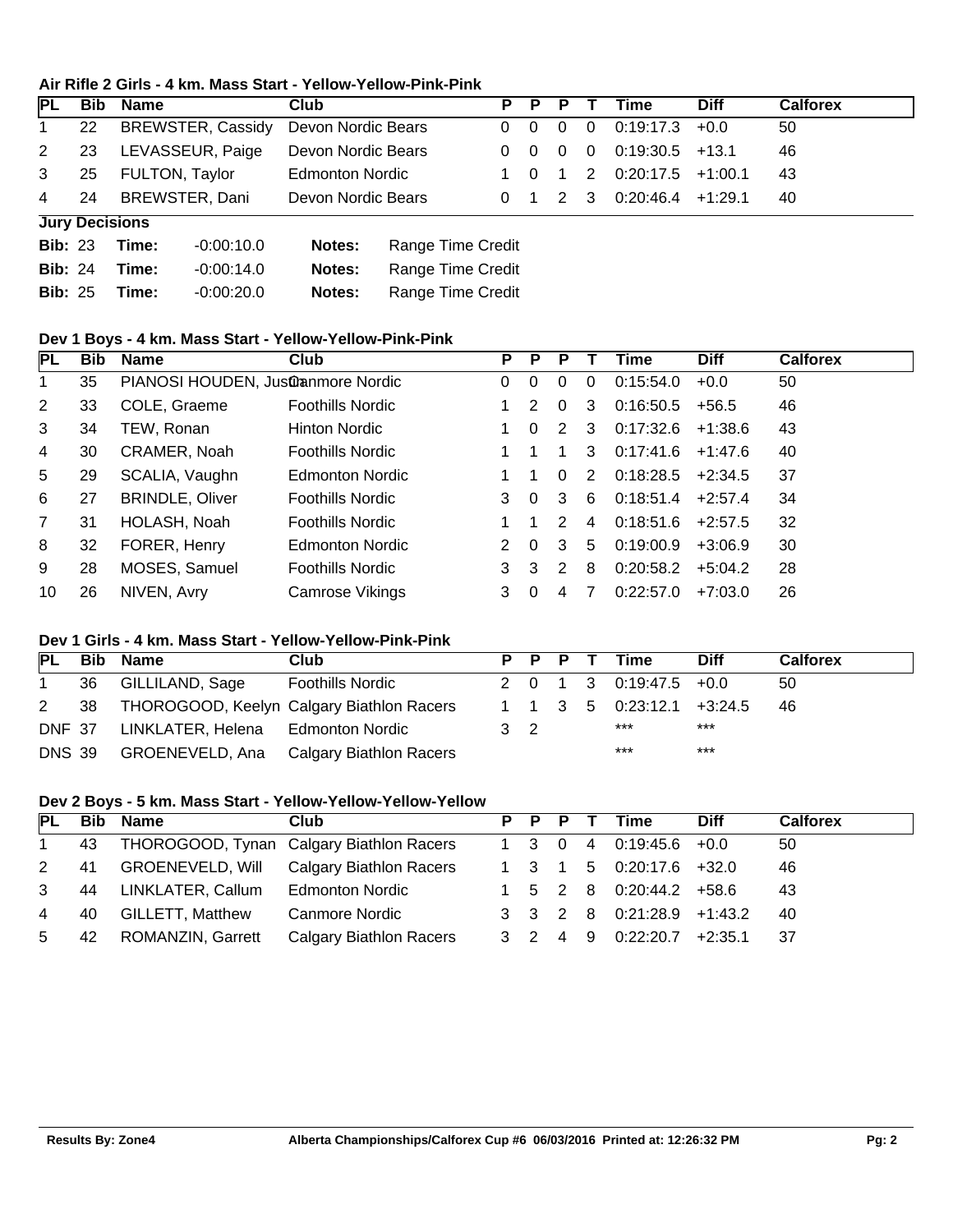#### **Dev 2 Girls - 5 km. Mass Start - Yellow-Yellow-Yellow-Yellow**

| <b>PL</b>      | Bib.                  | Name                  | Club                                                | P              | Р             |   |    | Time         | <b>Diff</b> | <b>Calforex</b> |
|----------------|-----------------------|-----------------------|-----------------------------------------------------|----------------|---------------|---|----|--------------|-------------|-----------------|
|                | 47                    | STRUM, Clara Joy      | Canmore Nordic                                      | 2              | $\Omega$      | 0 | 2  | 0:20:42.2    | $+0.0$      | 50              |
| 2              | 49                    | WALCH, Naomi          | <b>Foothills Nordic</b>                             |                | $\mathcal{P}$ | 2 | 5  | 0:22:36.4    | $+1:54.1$   | 46              |
| 3              | 45                    | <b>CHAMBERS, Lexi</b> | <b>Foothills Nordic</b>                             | 3              | $\mathcal{P}$ | 5 |    | 10 0:24:27.5 | $+3:45.3$   | 43              |
| 4              | 46                    | ALTWASSER, Kaitlyn    | <b>Foothills Nordic</b>                             | 3              | 4             | 3 |    | 10 0:24:27.6 | $+3:45.3$   | 40              |
| 5              | 51                    | <b>BOBIER, Sol</b>    | <b>Edmonton Nordic</b>                              | 2 3            |               | 2 | 7  | 0:24:53.9    | $+4:11.7$   | 37              |
| 6              | 50                    | BROWN, Abigail        | <b>Edmonton Nordic</b>                              | 3              | -3            | 5 | 11 | 0:29:54.7    | $+9:12.4$   | 34              |
| $\overline{7}$ | 48                    | LAFLAMME, Sarah       | <b>Foothills Nordic</b>                             | 5 <sub>1</sub> |               | 3 | -9 | 0:30:10.9    | +9:28.6     | 32              |
|                | <b>Jury Decisions</b> |                       |                                                     |                |               |   |    |              |             |                 |
| <b>Bib: 48</b> |                       | 0:02:00.0<br>Time:    | Rule 5.5.a - Missed Two (2) Penalty Loops<br>Notes: |                |               |   |    |              |             |                 |

# **Bib:** 50 **Time:** 0:01:00.0 **Notes:** Rule 5.5.a - Missed One (1) Penalty Loop

## **Senior Boys - 6.25 km. Mass Start - Yellow-Yellow-Yellow-Yellow-Yellow**

| PL             | <b>Bib</b> | <b>Name</b>             | <b>Club</b>                    | P              | $\overline{P}$ | $\overline{\mathsf{s}}$ | $\overline{\mathsf{s}}$ |                  | <b>Time</b>  | <b>Diff</b> | <b>Calforex</b> |
|----------------|------------|-------------------------|--------------------------------|----------------|----------------|-------------------------|-------------------------|------------------|--------------|-------------|-----------------|
| 1              | 58         | PADGHAM, Eric           | <b>Foothills Nordic</b>        | 1              | 2              |                         | 0                       | 4                | 0:23:29.4    | $+0.0$      | 50              |
| $\overline{c}$ | 59         | PAZDAN, Christian       | <b>Foothills Nordic</b>        | 2              | 1              | 2                       | 3                       | 8                | 0:25:07.1    | $+1:37.7$   | 46              |
| 3              | 67         | PULLISHY, Michael       | <b>Foothills Nordic</b>        | 1              | 1              | 3                       | 2                       | 7                | 0:25:35.3    | $+2:05.9$   | 43              |
| 4              | 70         | DRAPER, Jake            | <b>Biathlon Yukon</b>          | 0              | 1              | 3                       | 1                       | 5                | 0:25:48.6    | $+2:19.2$   | 40              |
| 5              | 62         | KELLY, Kieran           | <b>Calgary Biathlon Racers</b> | 1              | 1              | $\overline{2}$          | $\overline{2}$          | 6                | 0:26:21.6    | $+2:52.2$   | 37              |
| 6              | 81         | HARROP, Sean            | <b>Calgary Biathlon Racers</b> | $\mathbf{3}$   |                | $\overline{2}$          | $\overline{2}$          | 8                | 0:26:36.2    | $+3:06.8$   | 34              |
| $\overline{7}$ | 54         | BORGLUM, Haldan         | <b>Foothills Nordic</b>        | 3              | 3              | 3                       | $\overline{2}$          | 11               | 0:26:41.6    | $+3:12.2$   | 32              |
| 8              | 61         | SMITH, Quinlan          | <b>Calgary Biathlon Racers</b> | 1              | $\overline{2}$ | 4                       | $\overline{2}$          | 9                | 0:26:53.9    | $+3:24.5$   | 30              |
| 9              | 53         | MCLEAN, Sean            | <b>Foothills Nordic</b>        | 0              | $\mathfrak{S}$ | 3                       | $\overline{2}$          | 8                | 0:27:22.5    | $+3:53.1$   | 28              |
| 10             | 68         | STEPAN, Jakub           | Camrose Vikings                | 2              | 2              | $\overline{2}$          | 1                       | 7                | 0:27:56.5    | $+4:27.1$   | 26              |
| 11             | 57         | CHAMPAGNE, Xavier       | <b>Calgary Biathlon Racers</b> | 1              | 3              | 2                       | 1                       | 7                | 0:28:30.7    | $+5:01.3$   | 24              |
| 12             | 60         | <b>SKARSGARD, Erik</b>  | <b>Foothills Nordic</b>        | 2              | 3              | $\overline{2}$          | $\overline{2}$          | 9                | 0:29:01.6    | $+5:32.2$   | 22              |
| 13             | 66         | SAUNDERS, Devin         | <b>Foothills Nordic</b>        | $\mathbf{3}$   | $\overline{2}$ | $\overline{2}$          | 4                       | 11               | 0:29:03.8    | $+5:34.4$   | 20              |
| 14             | 69         | HOLLAND, Lance          | <b>Canmore Nordic</b>          | $\overline{2}$ | 5              | 3                       | 1                       | 11               | 0:29:29.3    | $+5:59.9$   | 18              |
| 15             | 55         | BERG, Finn              | <b>Calgary Biathlon Racers</b> | 4              | 2              | 4                       | 3                       | 13               | 0:29:31.1    | $+6:01.7$   | 16              |
| 16             | 65         | NEUHAUS, Will           | <b>Canmore Nordic</b>          | 2              | 2              | 4                       | 4                       | 12               | 0:30:05.2    | $+6:35.8$   | 15              |
| 17             | 63         | <b>GERWING, Nicolas</b> | <b>Edmonton Nordic</b>         | 5              | 1              | 4                       | 4                       |                  | 14 0:31:59.1 | $+8:29.7$   | 14              |
| 18             | 64         | LOVSTROM, Reid          | <b>Foothills Nordic</b>        | 5              | 4              | 3                       | 3                       | 15 <sub>15</sub> | 0:32:55.3    | $+9:25.9$   | 13              |
| 19             | 56         | EYRE, Gareth            | <b>Foothills Nordic</b>        | 3              | 1              | 4                       | 5                       | 13               | 0:33:19.8    | $+9:50.4$   | 12              |
| 20             | 52         | MILLS, Joseph           | <b>Foothills Nordic</b>        | 1              | 3              | 2                       | 4                       | 10 <sup>°</sup>  | 0:35:23.9    | $+11:54.5$  | 10              |

# **Youth Women - 7.5 km. Mass Start - Red-Red-Yellow-Yellow-Yellow**

| <b>PL</b> | <b>Bib Name</b>       | Club                  |  |  | P P S S T Time                                                    | <b>Diff</b> | <b>Calforex</b> |
|-----------|-----------------------|-----------------------|--|--|-------------------------------------------------------------------|-------------|-----------------|
|           | 72 GILLETT, Katrine   | Canmore Nordic        |  |  | 3 1 2 1 7 0:38:51.4 +0.0                                          |             | -50             |
|           | 2 71 WICHERS, Kerstin | Camrose Vikings       |  |  | $0 \quad 0 \quad 0 \quad 0 \quad 0 \quad 0.40:15.4 \quad +1:23.9$ |             | - 46            |
|           | 3 73 GOWLING, Gillian | Rocky Mountain Racers |  |  | 4 2 3 2 11 0:43:17.3 +4:25.8 43                                   |             |                 |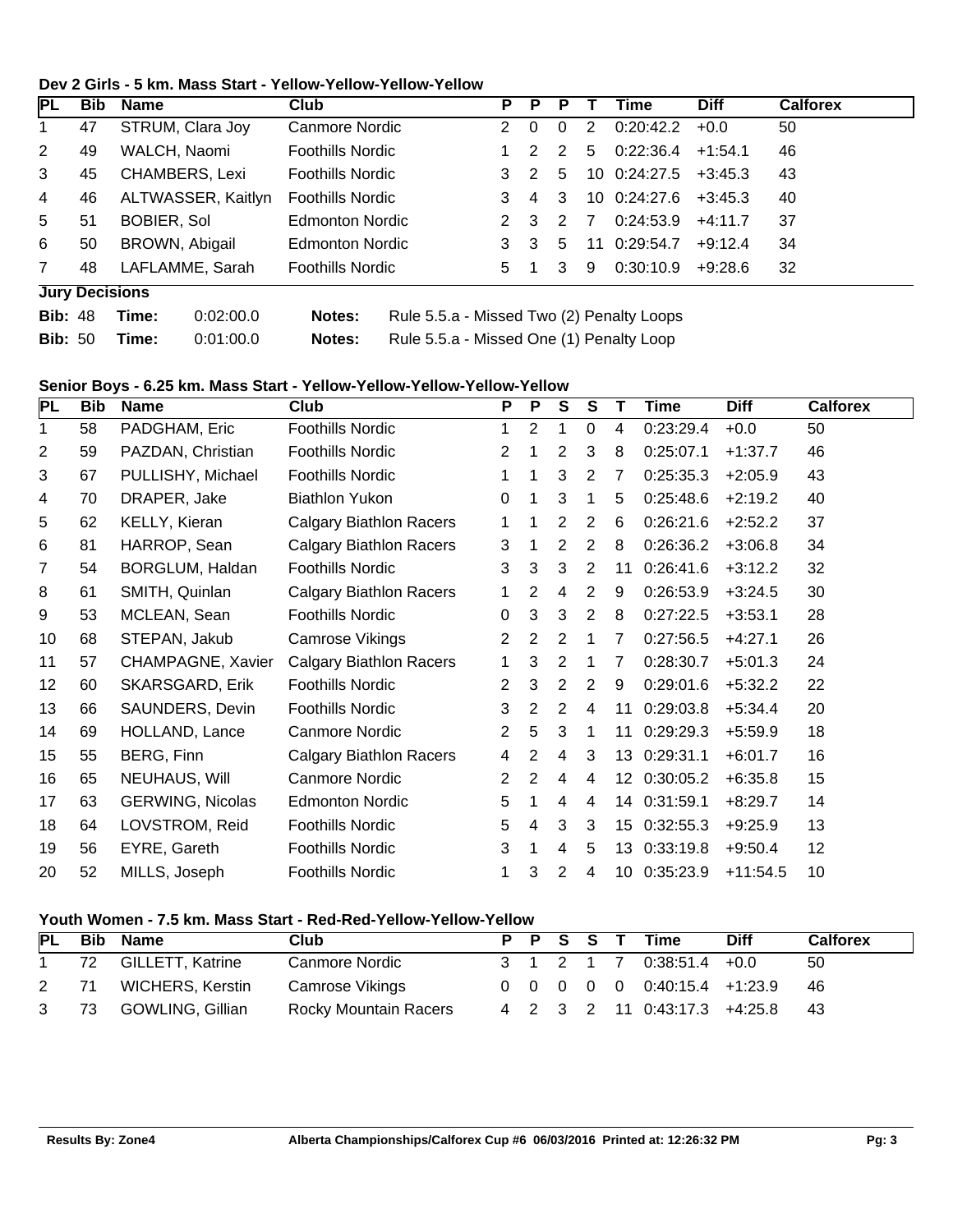# **Master Women - 6.25 km. Mass Start - Yellow-Yellow-Yellow-Yellow-Yellow**

| <b>PL</b>    | Bib | Name                                     | Club                                                      |  |  |  |  |  | P P S S T Time               | <b>Diff</b> |  |
|--------------|-----|------------------------------------------|-----------------------------------------------------------|--|--|--|--|--|------------------------------|-------------|--|
| $\mathbf{1}$ |     | 75 LANCASTER, Callie                     | Bulkley Valley X-Country Ski CAub 1 4 2 11 0:35:11.4 +0.0 |  |  |  |  |  |                              |             |  |
|              |     | 2 74 HALL, Deborah                       | Foothills Nordic                                          |  |  |  |  |  | 3 2 4 2 11 0:35:50.6 +39.2   |             |  |
|              |     | 3 76 MACCULLOCH, LynetteFoothills Nordic |                                                           |  |  |  |  |  | 3 2 4 1 10 0:40:29.6 +5:18.2 |             |  |

## **Sport Men - 6.25 km. Mass Start - Yellow-Yellow-Yellow-Yellow-Yellow**

|     | PL Bib Name   | Club                   |  |  | P P S S T Time               | <b>Diff</b> | Calforex |
|-----|---------------|------------------------|--|--|------------------------------|-------------|----------|
| 78  | WONG. Steven  | <b>Edmonton Nordic</b> |  |  | 4 2 3 2 11 0:37:16.8 +0.0    |             | 50       |
| -77 | SHIRE, Joshua | Edmonton Nordic        |  |  | 4 2 4 3 13 0:38:18.8 +1:02.0 |             | - 46     |

## **Sport Women - 6.25 km. Mass Start - Yellow-Yellow-Yellow-Yellow-Yellow**

|    | PL Bib Name    | Club            |  |  | P P S S T Time                                                  | Diff | <b>Calforex</b> |
|----|----------------|-----------------|--|--|-----------------------------------------------------------------|------|-----------------|
| 80 | MOINET, Andrea | Camrose Vikings |  |  | $1 \quad 5 \quad 0 \quad 4 \quad 10 \quad 0.44.21.6 \quad +0.0$ |      | 50              |
| 79 | FIXSEN, Jaima  | Edmonton Nordic |  |  | 4 3 3 2 12 0:46:39.5 +2:17.8                                    |      | - 46            |

## **Youth Men - 10 km. Mass Start - Red-Red-Red-Red-Red**

| PL             | <b>Bib</b> | <b>Name</b>                                 | Club                                      | P              | P        | S        | S        |    | Time      | <b>Diff</b> | <b>Calforex</b> |
|----------------|------------|---------------------------------------------|-------------------------------------------|----------------|----------|----------|----------|----|-----------|-------------|-----------------|
|                | 90         | RUNNALLS, Adam                              | <b>Calgary Biathlon Racers</b>            | $\overline{2}$ | 2        |          | 2        | 7  | 0:42:22.5 | $+0.0$      | 50              |
| $\overline{2}$ | 88         |                                             | BOCHKARNIKOV, Sergealgary Biathlon Racers | 1              | 0        |          |          | 3  | 0:43:20.2 | $+57.7$     | 46              |
| 3              | 85         | HULSMAN, Thomas                             | <b>Foothills Nordic</b>                   |                | 3        | 2        | 2        | 8  | 0:44:07.2 | $+1:44.7$   | 43              |
| 4              | 92         | MANN, Taij                                  | <b>Edmonton Nordic</b>                    |                |          | 0        | $\Omega$ | 2  | 0:45:06.0 | $+2:43.5$   | 40              |
| 5              | 89         |                                             | STUSHNOFF, Thomas Rocky Mountain Racers   | 2              | 3        |          | $\Omega$ | 6  | 0:45:13.6 | $+2:51.1$   | 37              |
| 6              | 93         | GILLILAND, Rory                             | <b>Foothills Nordic</b>                   | 4              | $\Omega$ | 4        | 1        | 9  | 0:45:50.7 | $+3:28.2$   | 34              |
| 7              | 83         | SINGLETON, Mark                             | Edmonton Nordic                           |                |          | $\Omega$ | 3        | 5  | 0:46:54.4 | $+4:31.9$   | 32              |
| 8              | 86         | BERLING, Chad                               | <b>Calgary Biathlon Racers</b>            | 3              | 3        | 2        |          | 9  | 0:48:31.1 | $+6:08.6$   | 30              |
| 9              | 87         | GOBEIL, Jerome                              | <b>Calgary Biathlon Racers</b>            | 2              | $\Omega$ | $\Omega$ |          | 3  | 0:49:55.4 | $+7:32.9$   | 28              |
| 10             | 91         | LINKLATER, Wynn                             | <b>Edmonton Nordic</b>                    | 3              | $\Omega$ | 2        | 3        | 8  | 0:52:26.0 | $+10:03.5$  | 26              |
| 11             | 82         | LUCKERT, Travis                             | <b>Edmonton Nordic</b>                    | 4              | 5        | 3        | 2        | 14 | 0:56:28.2 | $+14:05.7$  | 24              |
| <b>DNS 84</b>  |            | <b>ALTWASSER, Nicholas Foothills Nordic</b> |                                           |                |          |          |          |    | $***$     | $***$       |                 |

## **Jury Decisions**

**Bib:** 92 **Time:** -0:00:26.0 **Notes:** Range Time Credit

#### **Master Men - 7.5 km. Mass Start - Red-Red-Yellow-Yellow-Yellow**

| PL             | <b>Bib</b> | Name                               | Club                    | P. | P.            | S.             | S.             |     | Time                     | <b>Diff</b> |
|----------------|------------|------------------------------------|-------------------------|----|---------------|----------------|----------------|-----|--------------------------|-------------|
| 1              | 98         | PROUDFOOT, James                   | Wapiti Nordic           |    | $\Omega$      |                |                | 3   | 0:38:25.2                | $+0.0$      |
| 2              | 94         | TEW, Ryan                          | Hinton Nordic           |    | $\Omega$      | 2              | - 3            | -6  | $0:40:19.5$ +1:54.2      |             |
| 3              | 97         | KLOTZ, Farley                      | <b>Foothills Nordic</b> |    |               | $\overline{4}$ | $\overline{4}$ |     | 11 0:42:07.2             | $+3:41.9$   |
| 4              | 101        | PETROV, Andrei                     | <b>Edmonton Nordic</b>  |    | 3             | $\overline{2}$ | 5              |     | $11 \t0:42:11.4 +3:46.1$ |             |
| 5              | 95         | SINGLETON, Bryan                   | <b>Edmonton Nordic</b>  |    | $\mathcal{P}$ | $\overline{4}$ | 2              | - 9 | 0:42:36.3                | $+4:11.0$   |
| 6              | 99         | POIRIER, Greg                      | Wapiti Nordic           | 3  |               | 4 3            | -3             |     | 13 0:43:17.7             | $+4:52.4$   |
| $\overline{7}$ | 100        | <b>BORGLUM, Brian</b>              | <b>Foothills Nordic</b> |    | 3             | 5              | 5              |     | 15 0:48:07.5             | $+9:42.3$   |
| 8              | 96         | SKARSGARD, Andrew Foothills Nordic |                         |    |               |                | 4              | 9   | 0:50:38.2                | $+12:13.0$  |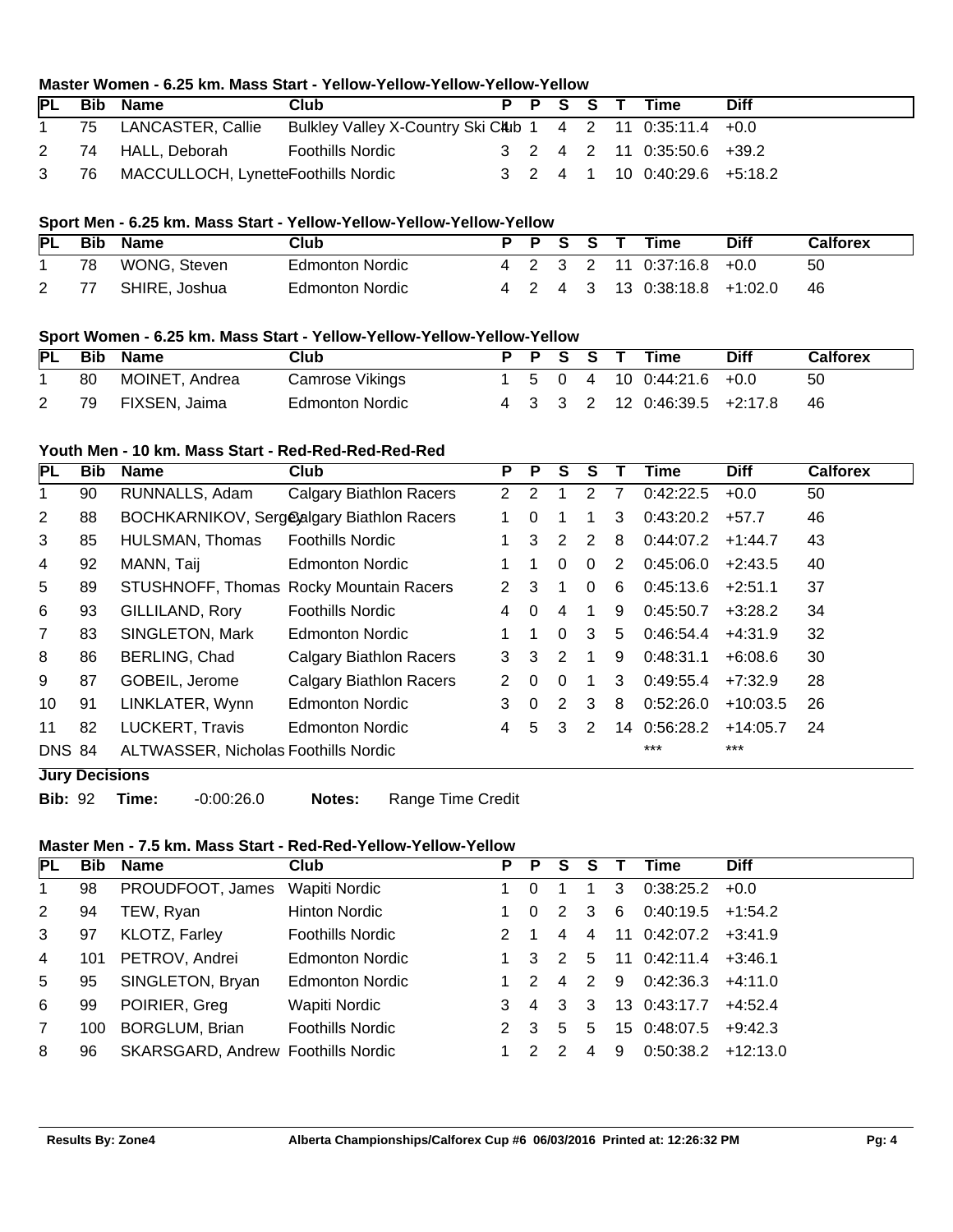## **Master Men Continued ... - 7.5 km. Mass Start - Red-Red-Yellow-Yellow-Yellow**

| <b>PL</b> | Bib | <b>Name</b>           | Club                    |  |  | P P S S T Time                  | <b>Diff</b> |
|-----------|-----|-----------------------|-------------------------|--|--|---------------------------------|-------------|
| 9         |     | 102 FORER, Douglas    | <b>Edmonton Nordic</b>  |  |  | $0$ 4 3 3 10 0:57:47.5 +19:22.3 |             |
|           |     | 10 103 RUNNALLS, Todd | Calgary Biathlon Racers |  |  | 4 3 4 3 14 1:00:33.3 +22:08.0   |             |

## **Senior Girls - 6.25 km. Mass Start - Yellow-Yellow-Yellow-Yellow-Yellow**

| <b>PL</b>      | <b>Bib</b> | <b>Name</b>                                | <b>Club</b>             | P              | $\overline{P}$ | S        | S              |    | Time      | <b>Diff</b> | <b>Calforex</b> |
|----------------|------------|--------------------------------------------|-------------------------|----------------|----------------|----------|----------------|----|-----------|-------------|-----------------|
| 1              | 117        | PARADIS, Pascale                           | <b>Foothills Nordic</b> |                |                | 3        | 3              | 8  | 0:29:26.4 | $+0.0$      | 50              |
| 2              | 111        | <b>SHERRINGTON, Jenna Foothills Nordic</b> |                         |                | 0              | 2        | 5              | 8  | 0:29:45.3 | $+18.8$     | 46              |
| 3              | 112        | COYNE, Karly                               | Canmore Nordic          | 4              |                | 2        | 1              | 8  | 0:29:47.5 | $+21.0$     | 43              |
| 4              | 115        | SELLERS, Anna                              | Canmore Nordic          | 3              | 3              | 2        | 2              | 10 | 0:30:39.0 | $+1:12.6$   | 40              |
| 5              | 110        | BENNETT, Erin                              | <b>Edmonton Nordic</b>  | $\Omega$       | 3              | 2        | 3              | 8  | 0:30:59.6 | $+1:33.1$   | 37              |
| 6              | 107        | TILLEY, Tatiana                            | <b>Foothills Nordic</b> |                |                | 3        | 1              | 6  | 0:31:17.8 | $+1:51.3$   | 34              |
| 7              | 109        | SAUVÉ, Élise                               | <b>Foothills Nordic</b> |                | 2              | 4        | 2              | 9  | 0:31:29.8 | $+2:03.4$   | 32              |
| 8              | 108        | DEUCHAR, Ashley                            | <b>Foothills Nordic</b> |                | 3              | $\Omega$ | 2              | 6  | 0:31:49.2 | $+2:22.8$   | 30              |
| 9              | 105        | KLOTZ, Annika                              | <b>Foothills Nordic</b> | 2              |                | 5        | 2              | 10 | 0:32:38.3 | $+3:11.9$   | 28              |
| 10             | 114        | DITTRICH, Katya                            | <b>Foothills Nordic</b> | 2              | 5              |          | $\overline{2}$ | 10 | 0:34:30.7 | $+5:04.2$   | 26              |
| 11             | 106        | MIREJOVSKY, Anne                           | Camrose Vikings         | $\overline{2}$ | 4              | 5        | 2              | 13 | 0:34:38.5 | $+5:12.1$   | 24              |
| 12             | 113        | LINKLATER, Fiona                           | <b>Edmonton Nordic</b>  | 1              | 2              | 0        |                | 4  | 0:35:17.5 | $+5:51.1$   | 22              |
| 13             | 120        | TROUILLOT, Oranne                          | Canmore Nordic          | 2              | 3              | 4        | 4              | 13 | 0:37:49.0 | $+8:22.6$   | 20              |
| 14             | 116        | OSNESS, Emma                               | <b>Foothills Nordic</b> | 3              | 3              | 3        | 4              | 13 | 0:40:21.6 | $+10:55.2$  | 18              |
| 15             | 118        | BAUER, Odessa                              | <b>Edmonton Nordic</b>  |                |                | 3        | 3              | 8  | 0:49:41.9 | $+20:15.5$  | 16              |
| <b>DNF</b>     | 104        | HOILETT, Claire                            | Canmore Nordic          | 3              |                |          |                | 3  | ***       | $***$       |                 |
| <b>DNF 121</b> |            | ORVIG, Megan                               | <b>Canmore Nordic</b>   | 4              |                |          |                |    | $***$     | $***$       |                 |
| <b>DNS 119</b> |            | MINARIK, Anna                              | <b>Edmonton Nordic</b>  |                |                |          |                |    | ***       | $***$       |                 |

#### **Men - 15 km. Mass Start - Blue-Blue-Green-Green-Green**

|  | PL Bib Name                          | Club |  |  | P P S S T Time           | Diff | <b>Calforex</b> |
|--|--------------------------------------|------|--|--|--------------------------|------|-----------------|
|  | 122 ECCLESTON, Sasha Camrose Vikings |      |  |  | 3 0 4 1 8 1:10:51.2 +0.0 |      | - 50            |

#### **Junior Men - 12.5 km. Mass Start - Green-Green-Green-Green-Green**

|  | PL Bib Name        | Club                                           |  |  | P P S S T Time               | <b>Diff</b> |
|--|--------------------|------------------------------------------------|--|--|------------------------------|-------------|
|  | 123 GERWING, Nate  | Rocky Mountain Racers 3 2 2 2 9 0:55:34.6 +0.0 |  |  |                              |             |
|  | 124 HOLLAND, Brion | Calgary Biathlon Racers                        |  |  | 4 2 2 2 10 1:03:32.5 +7:57.9 |             |

#### **Women - 12.5 km. Mass Start - Green-Green-Green-Green-Green**

| <b>PL</b>             | <b>Bib</b> | Name                                  | Club            |  |  |  |  |  | P P S S T Time           | <b>Diff</b> | <b>Calforex</b> |
|-----------------------|------------|---------------------------------------|-----------------|--|--|--|--|--|--------------------------|-------------|-----------------|
|                       |            | 126 PATERSON, Jessica Edmonton Nordic |                 |  |  |  |  |  | 2 1 1 1 5 1:03:00.1 +0.0 |             | 50              |
|                       |            | DSQ 125 BURKE, Daniella               | Camrose Vikings |  |  |  |  |  | 0 2 2 3 7 ***            | $***$       |                 |
| <b>Jury Decisions</b> |            |                                       |                 |  |  |  |  |  |                          |             |                 |

**Bib:** 125 **Notes:** Rule 5.6.r - Failure to Shoot in the Correct Sequence